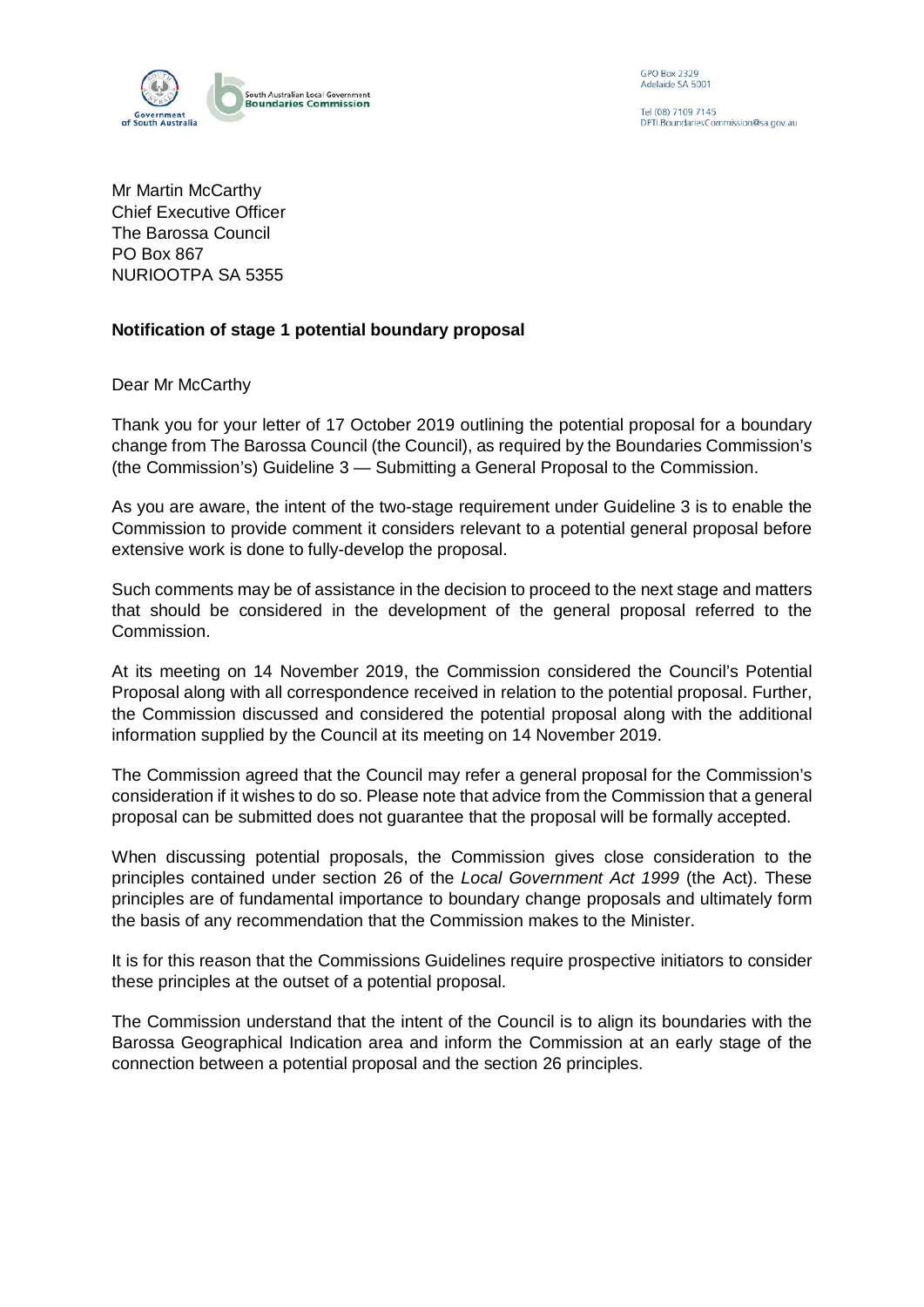

The Commission acknowledges that the information provided by the Council refers to the Sections 26 principles and we note that the Section 26 Principles include reform to the economic circumstances of a region. However, the potential proposal at this stage does not indicated how the Barossa Geographical Indication area links to a broader concept of a 'community of interest' as envisaged by the Section 26 principles.

It is the Commission's view that the potential proposal, as provided by the Council, does not easily fit within the expectation of the Section 26 principles.

As set out in stage 2 of Guideline 3, if the Council wishes to refer a general proposal to the Commission, the Commission strongly recommends that the link to the Section 26 principles is drawn more closely. More specifically, the Council may wish to identify the cultural, heritage, shopping, community services, sporting or any other component that the Council identifies that in the Council's view form the social fabric of the area.

The proposal should also include evidence of the consultation process undertaken by the Council with the community and key agencies in relation to the proposal. Although the Commission will undertake its own consultation if it decides to investigate a proposal, it is expected that the Council would undertake consultation with identified stakeholders groups and the community and provide a balanced representation of the advantages and disadvantages of the proposal and detail why a boundary change proposal is in the best interest of the community.

The Commission is aware that the Council has received correspondence from the Light Regional Council and a number of local businesses in opposition to the proposal. Details of this correspondence should be included in the Council's proposal along with any other correspondence in support or opposition of the proposal.

If the Council refers a general proposal to the Commission, the Commission will assess the proposal in accordance with the Act and guidelines and determine whether to inquire into the proposal or to refuse to. If the Commission determines to investigate a proposal, the Commission will inform the Council of its decision. Information will also be provided at this stage on the estimated costs of the investigations, so that the Council can make a final decision whether or not to proceed to the investigations stage, in accordance with Guideline 4.

As set out in Guideline 9, please be advised that I have notified the councils affected by the potential proposal that the Commission has agreed that the Council may refer a general proposal if the Council wishes to do so.

I also advise that, under the Commission's publication policy, the information about the potential proposal has been made available at [www.dpti.sa.gov.au/local\\_govt/boundary\\_changes.](http://www.dpti.sa.gov.au/local_govt/boundary_changes)